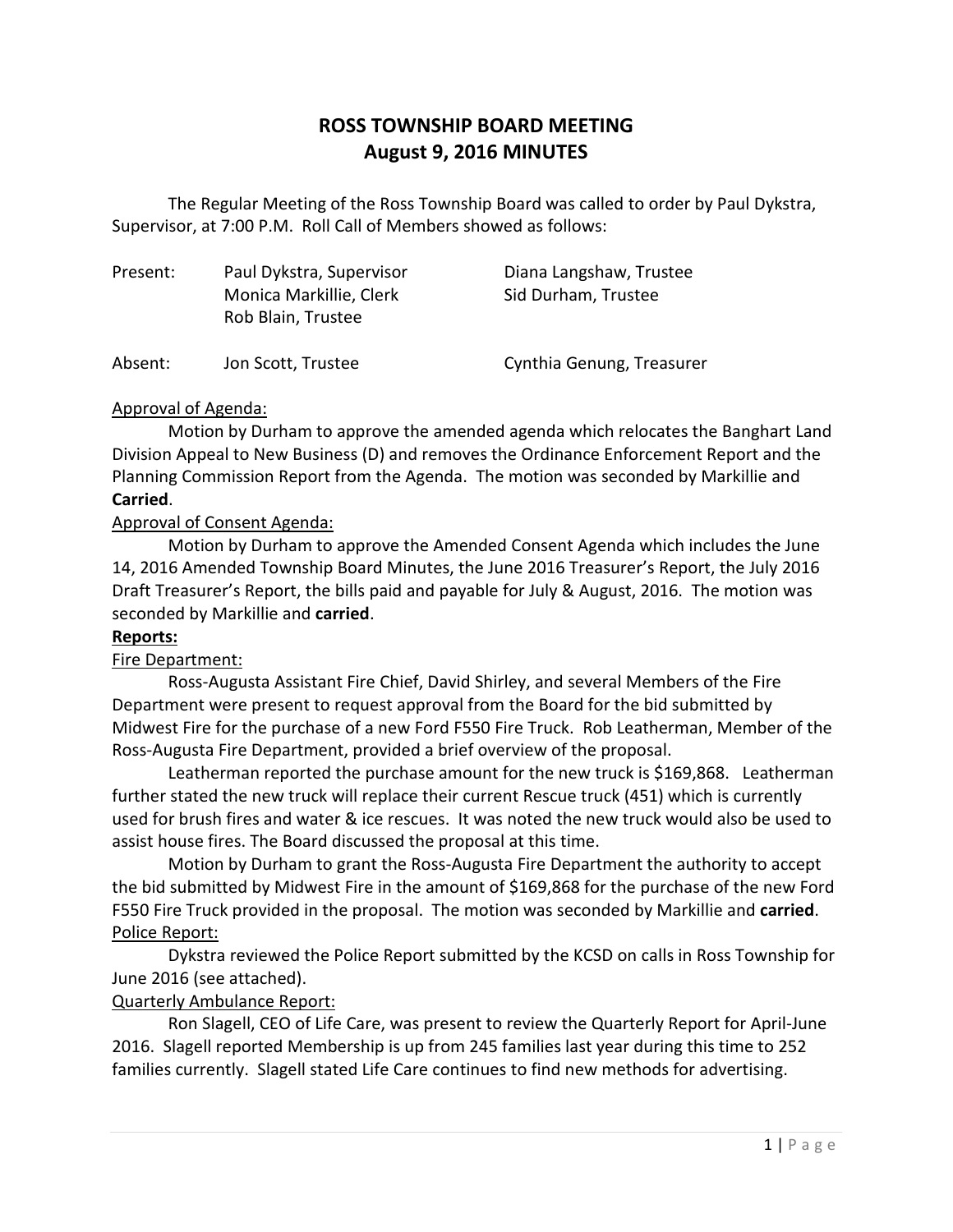Additionally, he stated the Billboard on M-89 has been very effective. The Board thanked Slagell for attending the meeting and for Life Care's continued partnership with Ross Township. Parks Committee:

Dykstra reported the majority of the work that was being done by the GLAT Committee has shifted over to the Kalamazoo County Parks Foundation (KCPF). Dykstra added Ross Township received \$10,200 in private donations which will be used to hire a Planner to work with the Township Parks Committee on the continued development of the Township bike trail. Supervisor Report:

Dykstra reviewed the Supervisor's Report for August, 2016 and provided an update on several topics including, Ordinance Enforcement, Proposed Zoning Ordinance text Amendments, and the Township Fire Station/Building Project. Road Committee:

Durham reported the Road Committee held its first Meeting on Saturday July 30, 2016. He stated the Committee consists of Two Township Board Members which includes himself as Township Board Liaison and Supervisor Dykstra as the Committee Chairman, as well as three Township Citizens. Durham stated the main focus of the Committee is to find a method for funding a road improvement plan that will allow the Township to repair and maintain every road in Ross Township. Additionally, Durham spoke about two funding options the Committee is considering which includes a Township wide road assessment and a Township road millage. Durham stated the Next Meeting is scheduled for August 22nd.

Ross Township Income Statement-2016-2017 Fiscal Year 1<sup>st</sup> Qtr.

The Board reviewed the General Fund Income Statement reflecting activity for the  $1<sup>st</sup>$ quarter of fiscal year 2016-2017.

## **Public Comment:**

Martin Jansen of the Kalamazoo County Transportation Authority was present to discuss changes to the County bus system. Jansen reported the County bus system now offers expanded hours of service on Sunday and in the evenings. Additionally, the Kalamazoo Metro Connect Community Van offers transportation to Senior Citizens and people with disabilities.

Joseph Michaud of 8749 N. 42<sup>nd</sup> Street was present to submit a request to have the speed limit reduced on 42nd Street to 35 mph. Mr. Michaud submitted a petition to the Board signed by Residents in support of the Request. After extended discussion, it was the Consensus of the Board to postpone the request to the September 13, 2016 Township Board Meeting. **Old Business:**

Fire Station/Office Update: Discussed previously under Supervisor's Report. Island Cove Acres (ICA) Bridge-SAD Refund:

Motion by Durham to approve the ICA Bridge SAD refund in the amount of \$10,204.14 The motion was seconded by Langshaw and **carried**.

## Proposed Approval of Lot Line Adjustment-3052 Oakdale:

Motion by Durham to accept the recommendation by the Township Assessor to approve the Platted lot line adjustment of Parcel No. 3904-07-430-102 and Parcel No. 3904-07-430-113. The motion was seconded by Langshaw and **carried**.